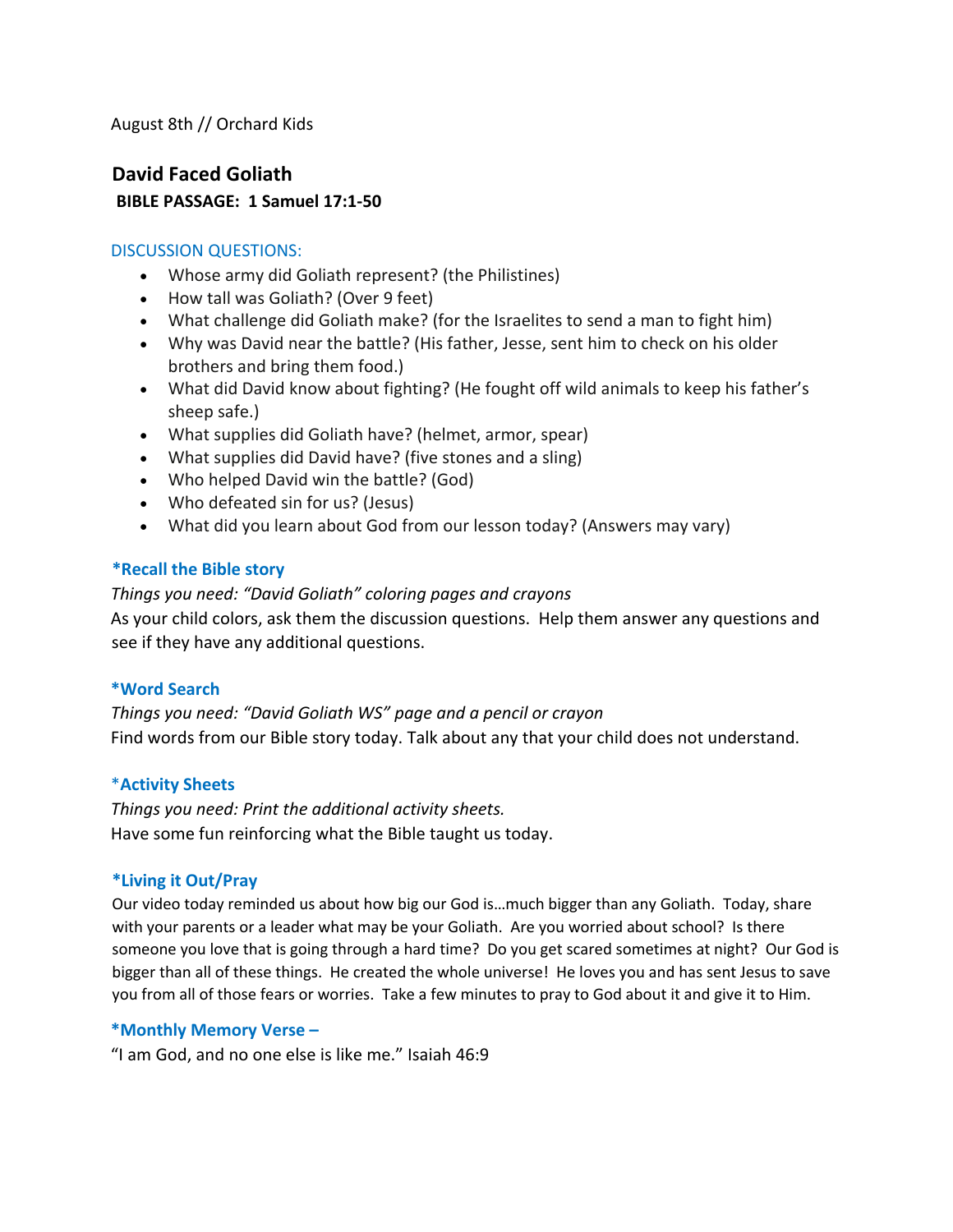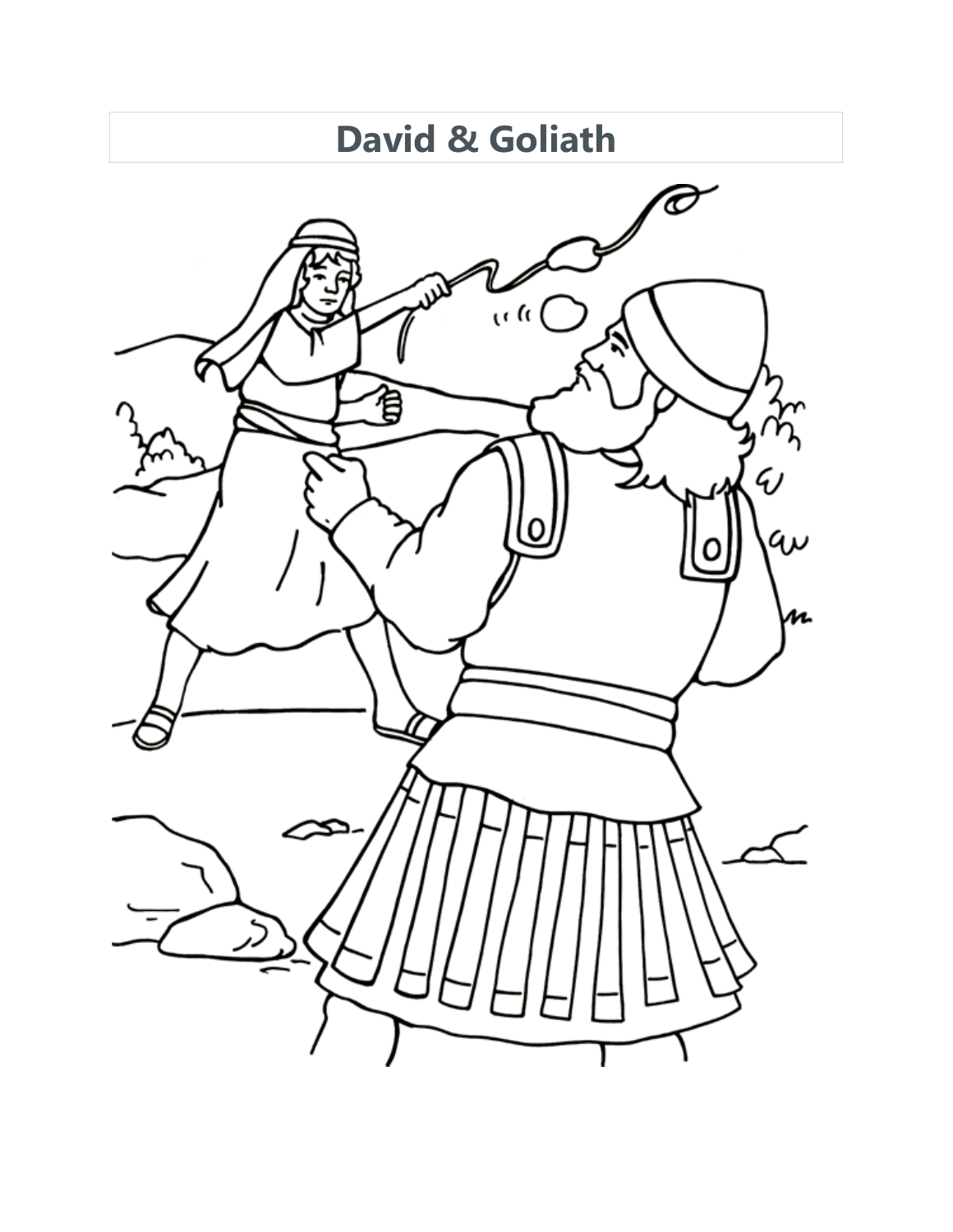### **David & Goliath**

Reaching into his bag and taking out a stone, he slung it and struck<br>the Philistine on the forehead. The stone sank into his forehead, and he fell facedown on the ground. 1 Samuel 17:49 (NIV)

The puzzle is based on 1 Samuel 17:32-49



| J | т       | J       |             |     |     |   | H O S A C J C Q J J   |     |       |              |   |              | в            | X |
|---|---------|---------|-------------|-----|-----|---|-----------------------|-----|-------|--------------|---|--------------|--------------|---|
| S | т       | $\circ$ |             |     |     |   | N E S T D H Z C A A E |     |       |              |   |              |              | А |
| U | т       |         | G Z C H R   |     |     |   |                       |     |       | A X A C B V  |   |              | Α            | Ι |
| А | S.      | A       | T.          |     |     |   | U E S E F X M O E     |     |       |              |   |              | R            | P |
| н | X       | L.      | L.          | н   | L L |   | T.                    |     | V F Q |              | P | L            | P            | L |
| P | С       | М       |             | P L |     |   | M V P R Q S P         |     |       |              |   | 1            | т            | Ι |
| М | н       |         | EKGEH       |     |     |   |                       | D Y | E.    | $\mathbf{J}$ | L | Ν            | O            | O |
| P | н       |         |             |     |     |   | I G O T L J F Z A     |     |       |              |   | $R$ I        | <b>S</b>     | Ν |
| S | U       | Т       |             |     |     |   | L L E F C Y Z U       |     |       |              | Μ | $\mathsf{D}$ | Ν            | М |
| D | 1       |         | C U I       |     |     |   | Q S W O               |     |       | R D E        |   | А            | R            | G |
| S | $\circ$ | X.      |             |     |     |   | H A S H K U A Z C V   |     |       |              |   |              | Z            | M |
| М | P       |         |             |     |     |   | S W T Q T Z R         |     |       | N T          | F | $\mathbf I$  | D            | D |
| P | т       |         |             |     |     |   | E T H X Q I O T Q R   |     |       |              |   | D K          |              | R |
| S | L       | н       | A           | N   |     |   | S V R                 |     |       | N E C P      |   | W            | $\mathbf{I}$ | U |
| Y | М       | S       | $\mathbf I$ |     | R Z | B |                       |     |       | X E E A      | R | М            | $\circ$      | R |

| <b>LION</b> | COAT   | <b>STREAM</b>  | <b>BFAR</b>    | <b>CHAMPION</b>   |
|-------------|--------|----------------|----------------|-------------------|
| tall        | ARMOR  | <b>SHIFLD</b>  | <b>STONES</b>  | <b>PHILISTINE</b> |
| JAVELIN     | BRONZE | <b>HFI MFT</b> | <b>STAFF</b>   | <b>DAVID</b>      |
| SLING.      | SWORD  | <b>SPEAR</b>   | <b>GOLIATH</b> | <b>SHEPHERD</b>   |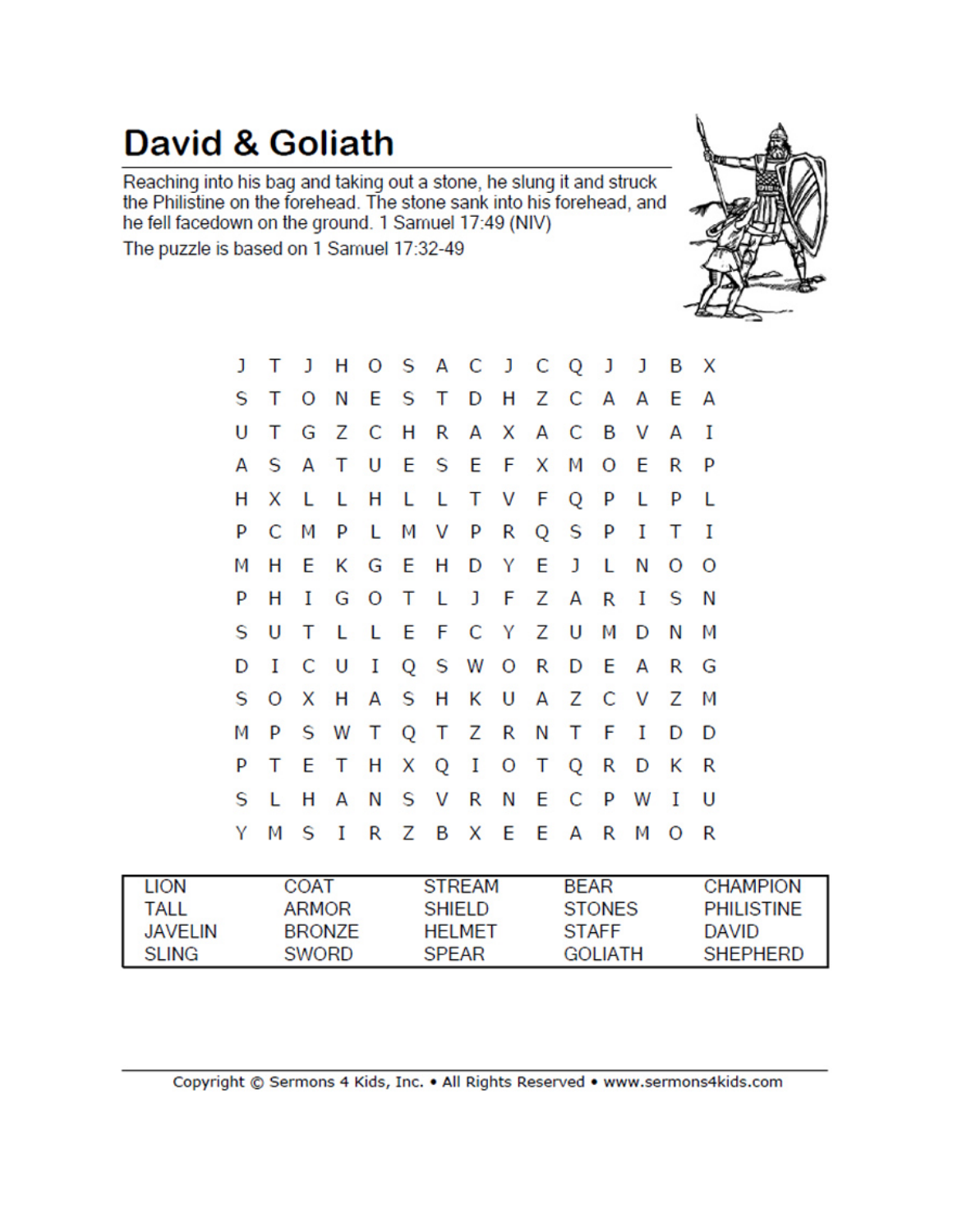

# **David and Goliath Word Line Up**



Unscramble each of the clue words. Take the letters that appear in the circled spaces and unscramble them for the final question.

| GLINS                            |  |  |  |  |  |
|----------------------------------|--|--|--|--|--|
| <b>NOTES</b>                     |  |  |  |  |  |
| ERBA                             |  |  |  |  |  |
| <b>NOBREZ</b>                    |  |  |  |  |  |
| ONIL                             |  |  |  |  |  |
| <b>TAING</b>                     |  |  |  |  |  |
| <b>TABLET</b>                    |  |  |  |  |  |
| <b>AJDUH</b>                     |  |  |  |  |  |
|                                  |  |  |  |  |  |
| The Lord is my<br>and my shield. |  |  |  |  |  |
|                                  |  |  |  |  |  |

Copyright © 2015 SundaySchoolZone.com. All Rights Reserved. Free to duplicate for church or home use. Visit http://SundaySchoolZone.com.